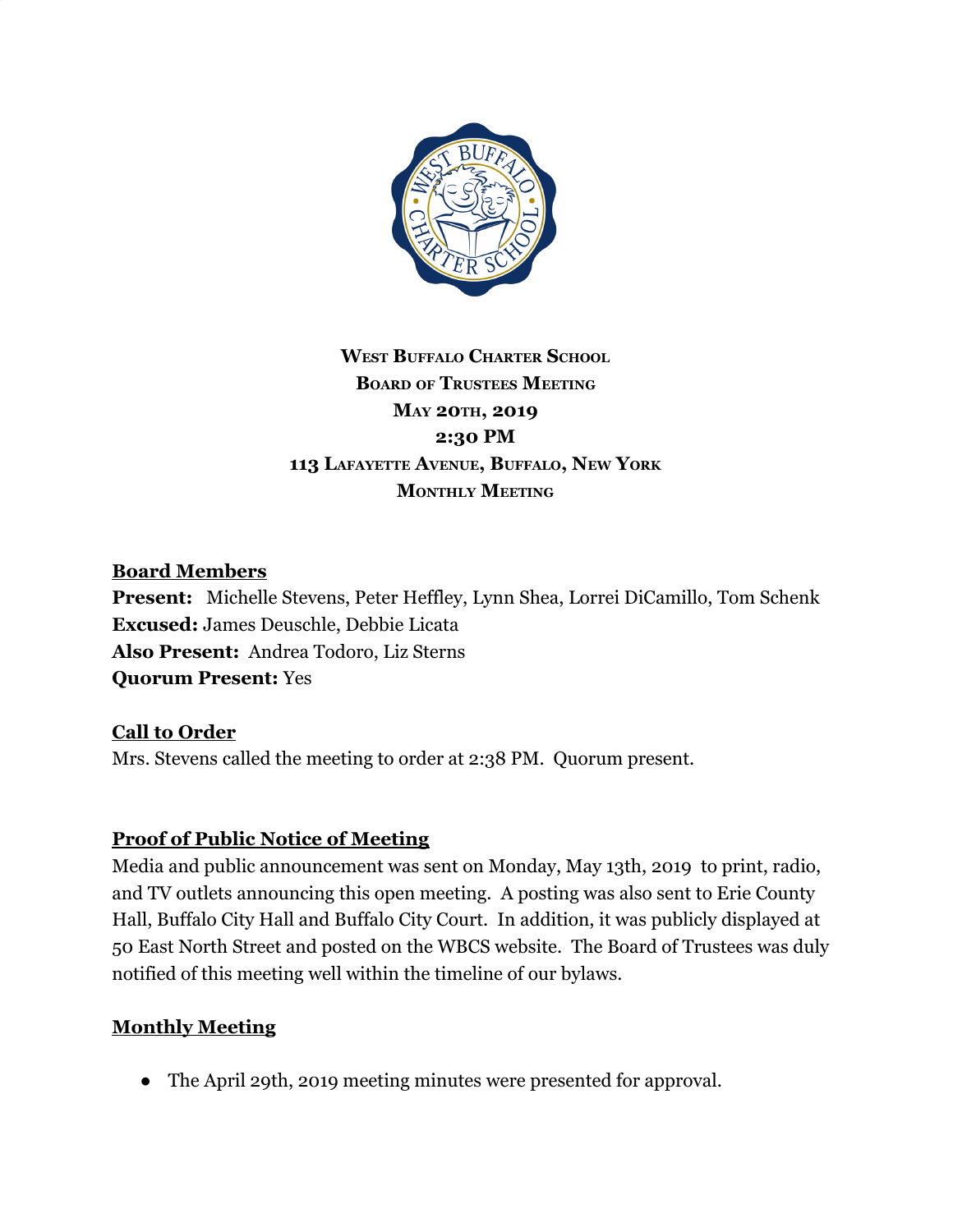# **Upon motion duly made by Mr. Heffley and seconded by Mrs. Shea, the April 29th, 2019 minutes were approved as presented. All in favor. Non-opposed.**

### **Financial Report**

Mrs. Sterns presented the financial reports for the period ending April 30th, 2019 (a copy is attached hereto and made a part hereof).

● Discussion regarding the special education reimbursement rate.

**Upon motion duly made by Mrs. Shea and seconded by Mr. Heffley, the April 30th, 2019 financials were approved as presented. All in favor. Non-opposed.**

**Upon motion duly made by Mrs. Stevens and seconded by Mr. Heffley, the purchase of gym mats were approved as presented. All in favor. Non-opposed.**

**Upon motion duly made by Mrs. DiCamillo and seconded by Mrs. Shea, the hiring of Sara Catalano as an additional Administrative Assistant was approved as presented. All in favor. Non-opposed.**

**Upon motion duly made by Mr. Heffley and seconded by Mrs. DiCamillo, the hiring of a full-time summer intern to assist Mrs. Sterns was approved as presented. All in favor. Non-opposed.**

- Discussion regarding vaccination requirements/exemptions.
- Discussion regarding the potential sale of the property located at the corner of Dewitt and Lafayette.

**Upon motion duly made by Dr. Schenk and seconded by Mr. Heffley, the board approved Mrs. Sterns to move forward with negotiating the sale of the lot at the corner of Dewitt and Lafayette. All in favor. Non-opposed.**